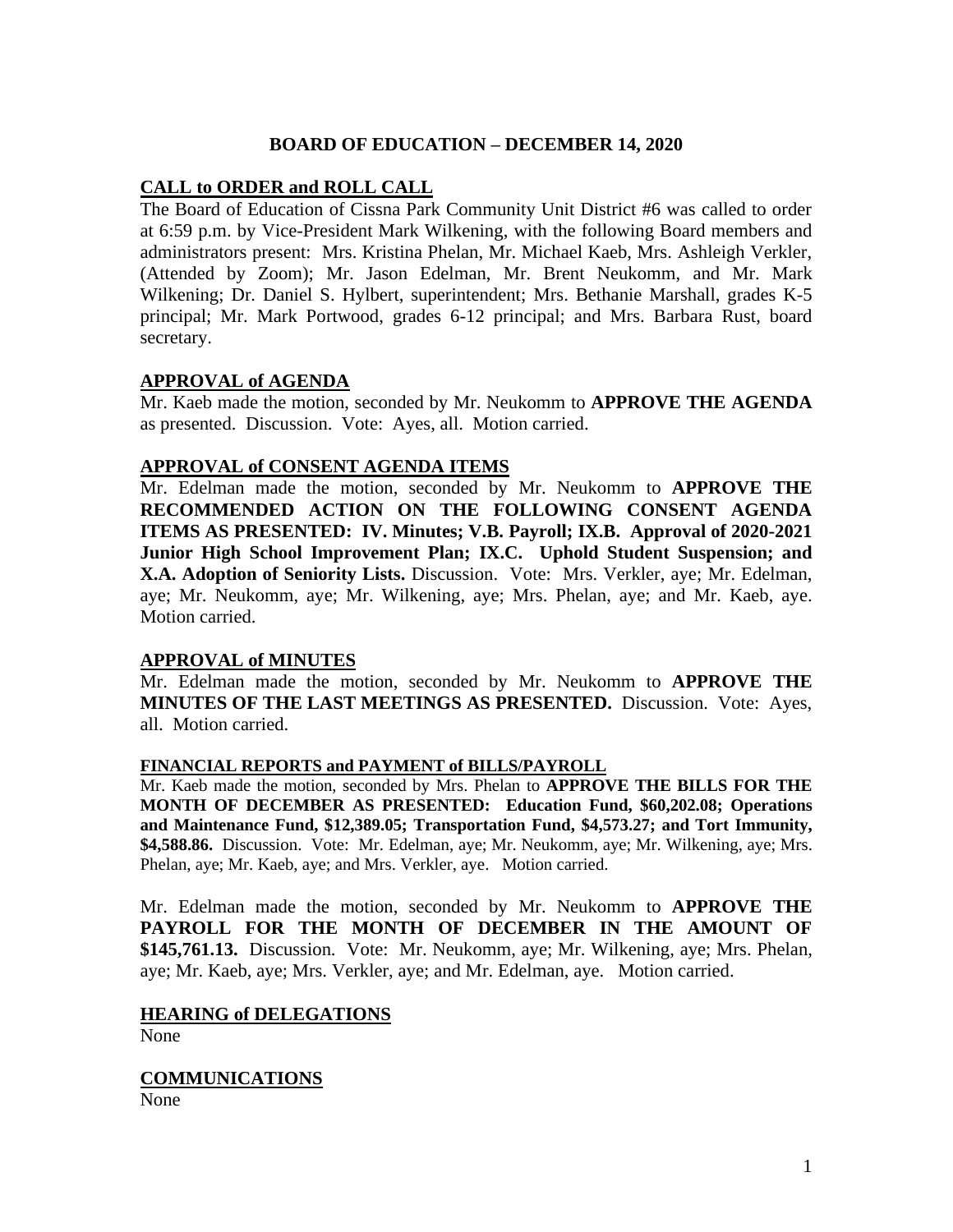## **COMMITTEE REPORTS**

**Finance Committee – Dr. Hylbert**

Mr. Edelman made the motion, seconded by Mr. Neukomm to **ADOPT THE FOLLOWING RESOLUTION EXTENDING TAXES ON BEHALF OF THE CISSNA PARK COMMUNITY UNIT SCHOOL DISTRICT #6 FOR WORKING CASH, ILLINOIS MUNICIPAL RETIREMENT, SOCIAL SECURITY, TORT IMMUNITY, LEASE OF COMPUTER EQUIPMENT AND FACILITIES, AND SPECIAL EDUCATION PURPOSES:**

## RESOLUTION FOR WORKING CASH, IMRF, SOCIAL SECURITY

## TORT IMMUNITY, LEASE OF COMPUTER EQUIPMENT AND FACILITIES

## AND SPECIAL EDUCATION PROGRAM PURPOSES

WHEREAS, Cissna Park Community Unit School District #6, Iroquois County, will require additional funds to conduct an adequate educational program for the children of said District, and

WHEREAS, sufficient funds are not available in said District, and

WHEREAS, all requirements of the Truth in Taxation Law were inapplicable, and THEREFORE, BE IT RESOLVED BY THE CISSNA PARK BOARD OF EDUCATION, SCHOOL DISTRICT NO. 6, COUNTY OF IROQUOIS, STATE OF ILLINOIS, as follows:

SECTION I: That for the next ensuing year, the County Clerk of Iroquois County is hereby authorized and directed to extend the following special taxes in behalf of the School District:

- A. The sum of \$20,377 to be levied as a special tax for Working Cash purposes; and
- B. The sum of \$38,000 to be levied as a special tax for Illinois Municipal Retirement Purposes, and
- C. The sum of \$40,000 to be levied as a special tax for Social Security purposes, and
- D. The sum of \$95,000 to be levied as a special tax for Tort Immunity purposes, and
- E. The sum of \$16,302 to be levied as a special tax for Special Education Program Purposes; and
- F. The sum of \$20,377 to be levied as a special tax for Lease of Computer Equipment and Facilities purposes in accordance with 105 ILCS 5/17-2.2c of the School Code.

ADOPTED this 14<sup>th</sup> day of December, 2020.

ATTEST:

Vice-President, Board of Education

\_\_\_\_\_\_\_\_\_\_\_\_\_\_\_\_\_\_\_\_\_\_\_\_\_\_\_\_\_\_\_\_\_\_

Secretary, Board of Education

\_\_\_\_\_\_\_\_\_\_\_\_\_\_\_\_\_\_\_\_\_\_\_\_\_\_\_\_

Discussion. Vote: Mr. Wilkening, aye; Mrs. Phelan, aye; Mr. Kaeb, aye; Mrs. Verkler, aye; Mr. Edelman, aye, and Mr. Neukomm, aye. Motion carried.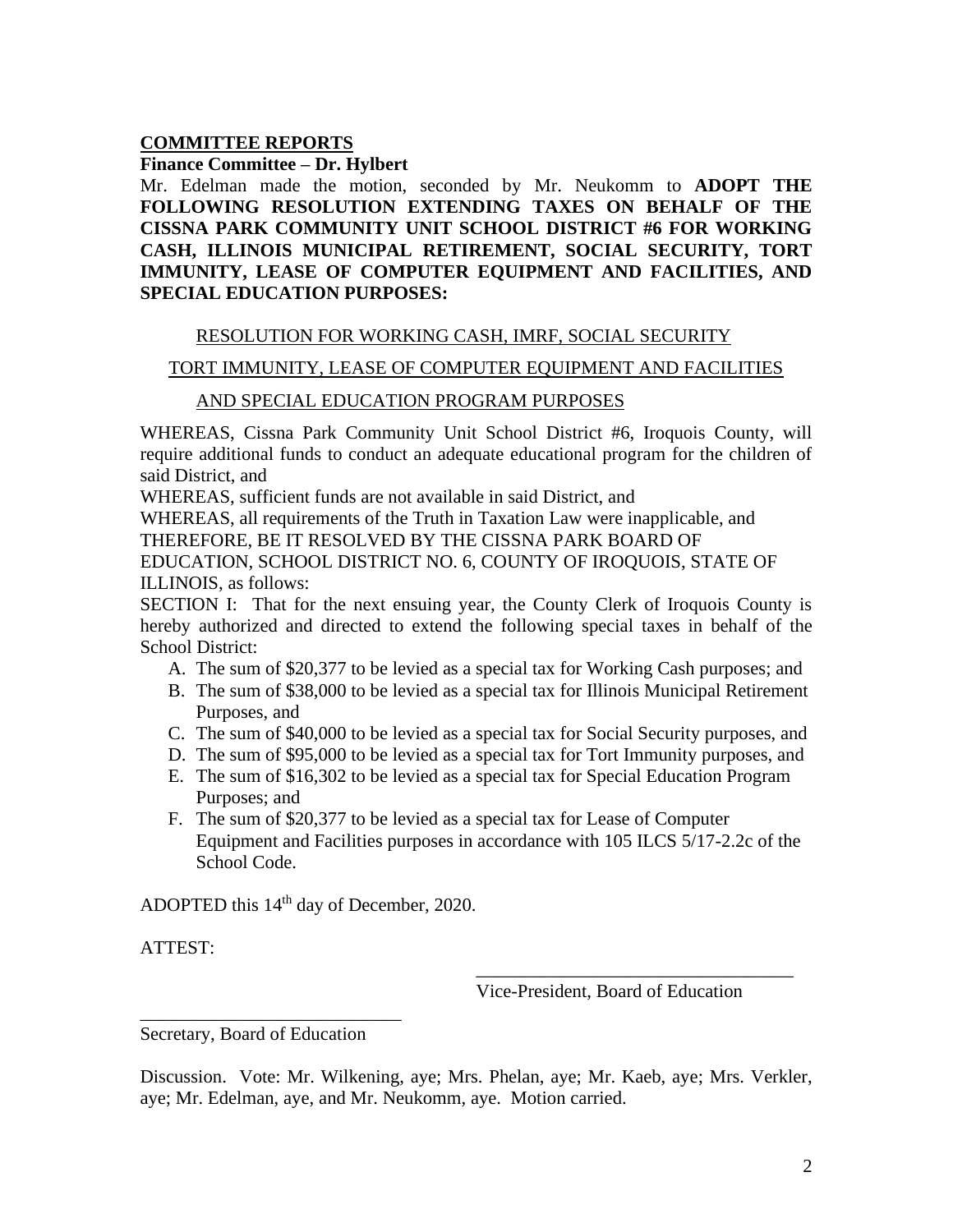Mr. Kaeb made the motion, seconded by Mrs. Phelan to **ADOPT THE FOLLOWING TAX LEVY RESOLUTION:**

# TAX LEVY RESOLUTION

WHEREAS, the Board of Education is authorized by Article 17 of the School Code to levy special taxes for various purposes, and

WHEREAS, all requirements of the Truth in Taxation Law were inapplicable, and NOW, THEREFORE, BE IT RESOLVED BY THE BOARD OF EDUCATION OF SCHOOL DISTRICT #6, COUNTY OF IROQUOIS, STATE OF ILLINOIS, as follows: SECTION I: That the following amounts of money as indicated on the Certificate of Tax Levy hereto attached and made a part hereof, shall be raised by special tax for the various purposes as in said Certificate of Tax Levy indicated for the ensuing year. SECTION II: That the President and Secretary are hereby authorized and directed to sign said Certificate and file or cause the same to be filed with the County Clerk of Iroquois County on or before the last Tuesday in December of this year.

APPROVED this 14<sup>th</sup> day of December, 2020.

Vice-President, Board of Education

\_\_\_\_\_\_\_\_\_\_\_\_\_\_\_\_\_\_\_\_\_\_\_\_\_\_\_\_\_\_\_\_\_\_\_

\_\_\_\_\_\_\_\_\_\_\_\_\_\_\_\_\_\_\_\_\_\_\_\_\_ Secretary, Board of Education

Discussion. Vote: Mrs. Phelan, aye; Mr. Kaeb, aye; Mrs. Verkler, aye; Mr. Edelman, aye; Mr. Neukomm, aye; and Mr. Wilkening, aye. Motion carried.

## **REPORT FROM PRINCIPALS**

Bethanie Marshall, elementary principal and guidance counselor, asked the board for their blessing in implementing learning structures to the first and second grade classrooms. Currently first grade teacher, Kelsie Pool, and second grade teacher, Shelisa Henrichs, split their time between the two classrooms teaching reading and math. Starting January 4, 2021 Mrs. Marshall would like to make Mrs. Henrichs the first grade teacher and Mrs. Pool the second grade teacher for the remainder of the 2020-2021 school year. Mrs. Marshall will be sending a letter to the first and second grade parents explaining the change.

Mark Portwood, junior and senior high principal, informed the board that junior high and high school student remote packets were distributed on Monday. The first semester ends on December 18, 2020. Also, IHSA put off sports decisions until later this month or the first part of January.

Mr. Kaeb asked the administration if there were any plans in place to extend the Remote Learning for students when they return January 4, 2021. The administration said they will watch possible increased numbers in COVID-19 after students return on January 4<sup>th</sup>. The administration will be flexible on parents wanting to make changes to go to remote learning, also.